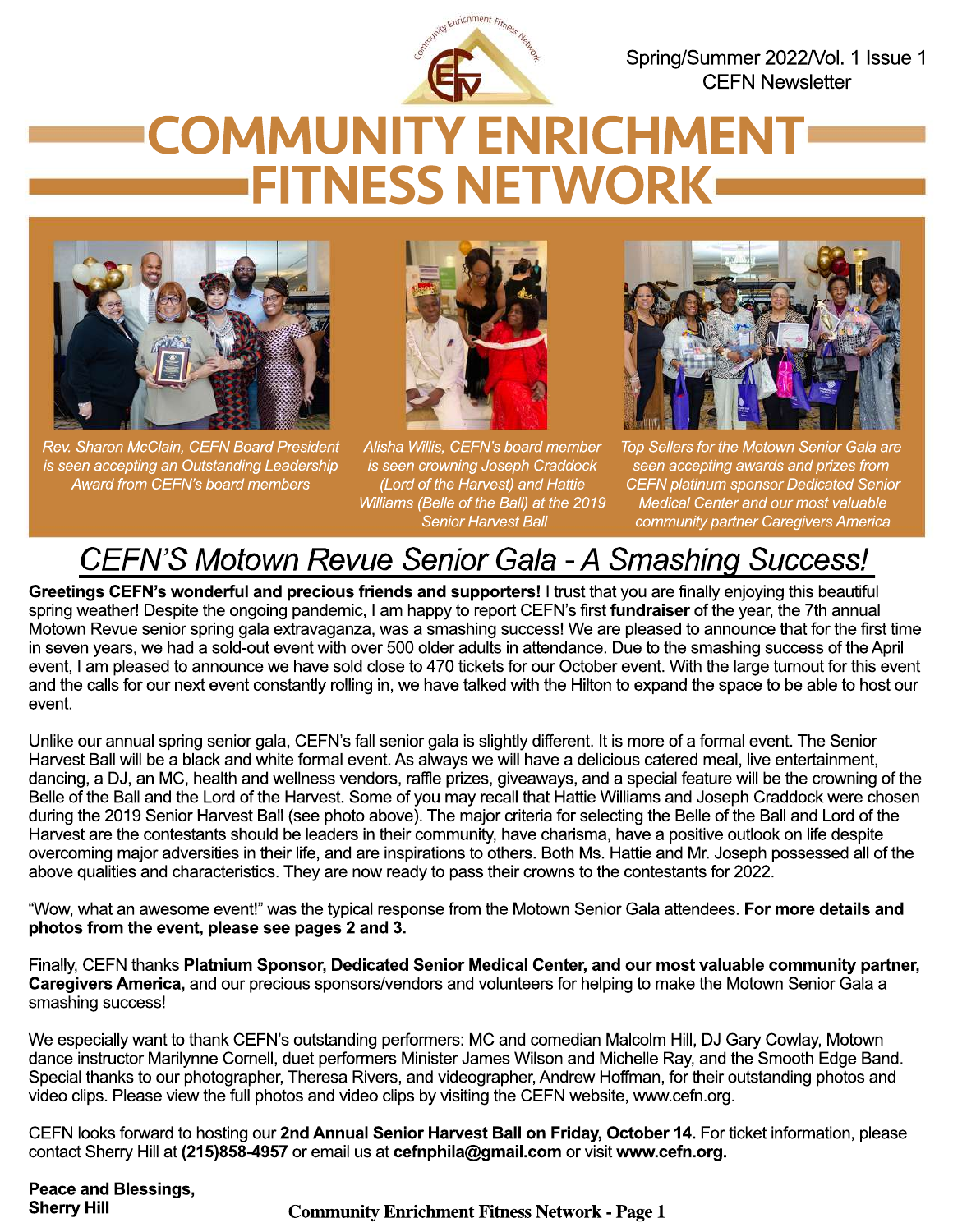

*Attendee is seen getting down during the Soul Train line dance*



*Jeannie Bryant is seen winning the money tree from Lincoln Financial*



*Marilynne Cornell is seen demonstrating Motown dance movements*

#### CEFN's Motown Revue Senior Gala - A Day to Remember!

Despite the ongoing COVID-19 pandemic, CEFN, in partnership with **our platinum sponsor, Dedicated Senior Medical Center,**  and **Caregivers America**, hosted an amazing and spectacular **7th Annual Senior Gala Extravaganza Motown Revue** on **Friday, April 1st, 2022**. **Dedicated Senior Medical Center** staff did an outstanding job making sure that the event was COVID-19 safe by taking temperature checks, especially because the event was held indoors in the midst of a pandemic. Over 500 older adults were in attendance at the Hilton Hotel located on City Avenue in Philadelphia, PA. According to the attendees' evaluations, the majority rated the overall event between excellent and good. The highlights of the event featured: DJ Gary Colway, Jr., MC and comedian Malcolm Hill, the live entertainment provided by Smooth Edge Band, Motown musical selections performed by Minister James Wilson and Michelle Ray, and Motown karaoke.

One of the older adults summed up their impression of the event and its highlights by saying that they *"wouldn't change a thing"* and *"made many wonderful memories."* The attendees mentioned how it was *"great to be around friends and family."* The older adults were especially blown away by the dance instructor, **Marilynne Cornell**, who provided the attendees with multiple Motown dance demos, which the older adults, volunteers, interns, and sponsors/vendors really enjoyed participating in. Marilynne commented, "You are to be commended for creating such an **AWESOME** event! It had all the right elements. The vibe among the attendees was something to behold. **EVERYONE** had a good time! Thank you CEFN for asking me to participate in this event."

The event's festivities started off with Minister James Wilson sharing a tribute and history of Motown, singing early Motown hits, and later, Michelle Ray joined him singing, "Dancing in the Street," "Ain't No Mountain High," and "If This World Were Mine." Afterward, the attendees enjoyed the musical selections from the Smooth Edge Band and the Motown karaoke from Carolyn Everett singing Mary Wells' hit "My Guy." She was sensational. Rev. Sharon thrilled the attendees by singing the Martha and the Vandellas hit "Come and Get These Memories." The highlight of the event was Marilynne Cornell's fun and interactive Motown dance demos. She demonstrated the "Stop! In The Name of Love" dance demo for the ladies and Marvin Gaye's hit song "How Sweet It Is" for the male attendees. They were ecstatic and enjoyed it immensely. **Malcolm Hill**, **MC and comedian**, was hilarious. He kept the event filled with laughter and good humor. 98% of the attendees noted on their evaluation that "we must bring him back."

Jeannie Bryant, who has attended several of CEFN's senior galas, was thrilled when Vaughn Coleman, our money tree vendor, picked her name out of his money tree raffle basket. She stated, "I was thrilled and shocked when my name was called, winning the \$100 money tree." She stated that she had a premonition that she was going to win by just "claiming it." "I had a premonition that I was going to win this time and was still shocked and surprised when my name was called," Jeannie commented. She further stated, "The event was AWESOME! I even enjoyed sitting in the back of the ballroom. I enjoyed the fellowship of meeting new people and connecting with old friends, the Motown theme of the event, the decorations, everyone's outfits, the live entertainment, and the health and wellness vendors." She looks forward to attending the next event on Friday, October 14.

In continuing our tradition of hosting Senior Galas, CEFN will be hosting the **2nd Annual Senior Harvest Ball**, which is being held on **Friday, October 14th, 2022 at the Hilton Hotel on City Avenue**. This event will feature a catered meal, DJ, MC, dancing, live entertainment, health and wellness vendors, giveaways, raffle prizes, the crowning of the Belle of the Ball and the Lord of the Harvest, and much more! **For ticket information, please call (215) 858-4957 or email us at cefnphila@gmail.com.** You can also view the photos and video clips of the event by visiting CEFN's website, **www.cefn.org.** 

In the meantime, we look forward to seeing all of your beautiful faces at our upcoming **Senior Harvest Ball**, which will be held on **Friday, October 14th, 2022 at the Hilton Hotel on City Avenue (see flyer on page 4).**

Best Regards, Honor Goldberg CEFN's Event Coordinator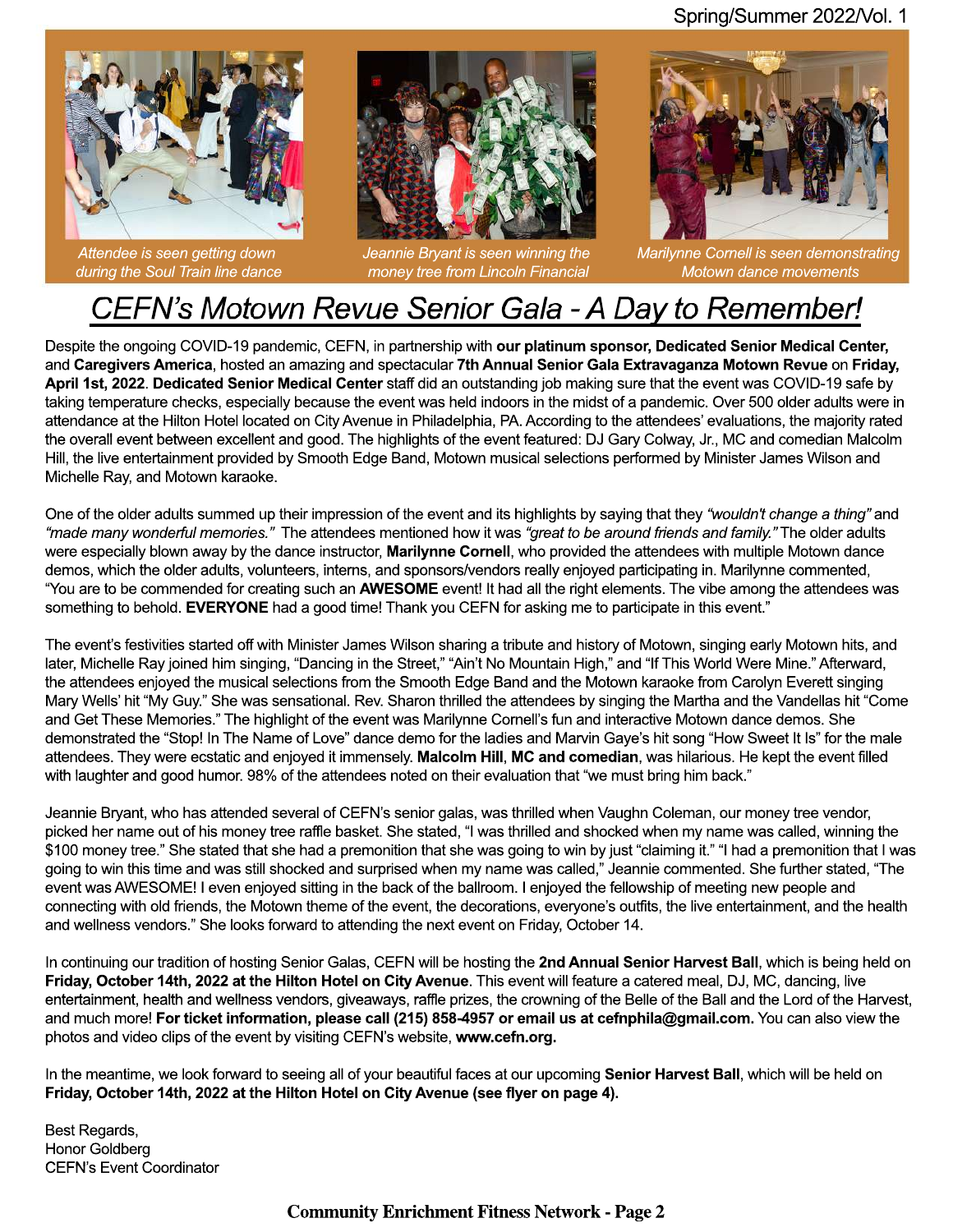Spring/Summer 2022/Vol. 1

## SENIOR GALA EXTRAVAGANZA MOTOWN REVUE HIGHLIGHTS



**Community Enrichment Fitness Network - Page 3**